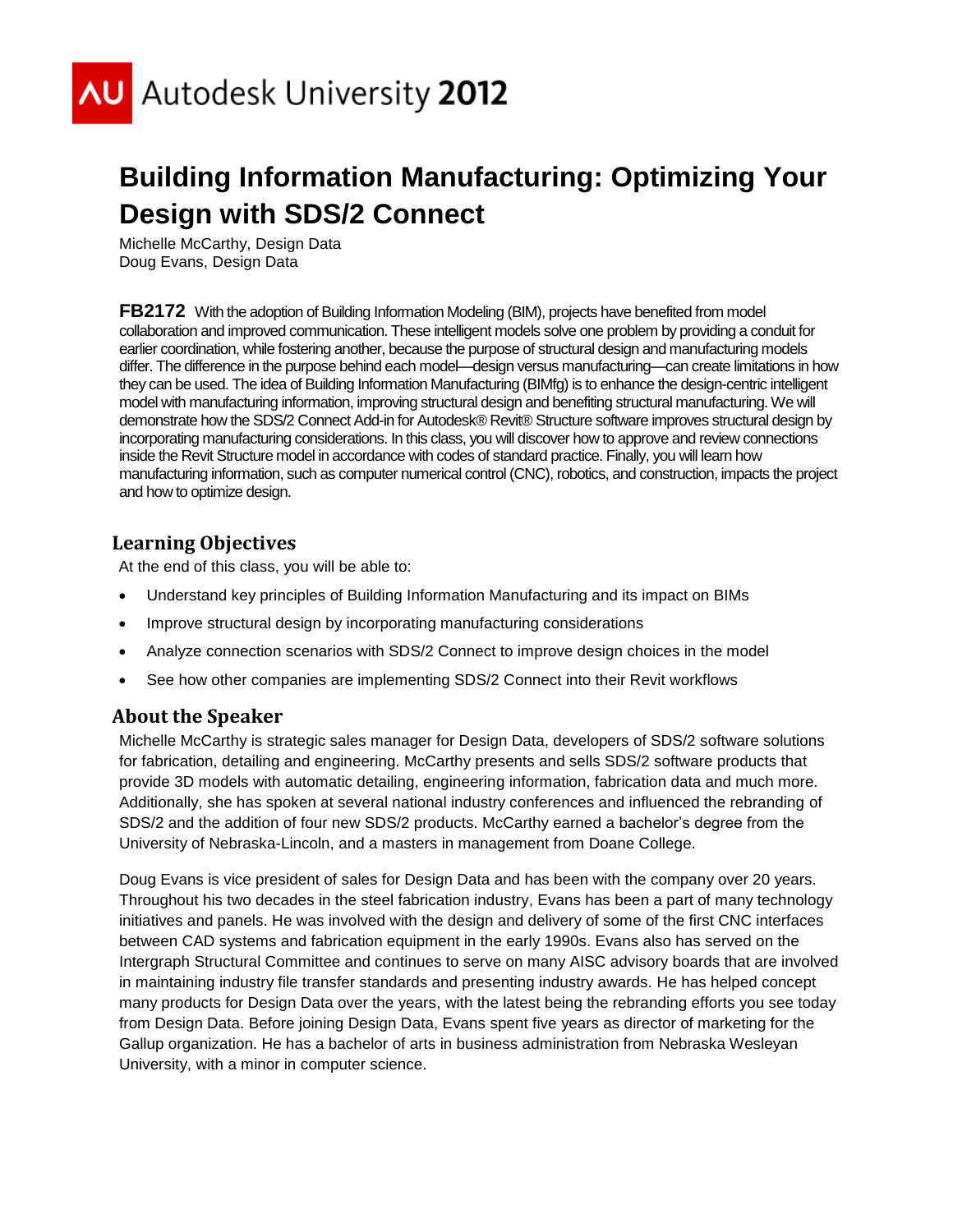# **Building Information Manufacturing and BIMs**

With all the construction acronyms out there, why coin another term? Why Building Information Manufacturing? Mainly, we want to get your attention. As construction goes deeper into the world of Building Information Modeling (BIM), additional information in the model becomes necessary—manufacturing information in particular. Construction has seen its first wave of BIM projects through completion, and people have learned what works and what doesn't work. As a result, we've learned that basic model information is nice, but performances can be improved through the availability of more information in the model. Level of Detail (LOD) qualifications set out by the AIA are direct proof of this growing demand.

# **What IS Building Information Manufacturing?**

For our purposes, we'll define Building Information Manufacturing (BIMfg) as the BIM model that manufacturers *need*. It is a design-centric BIM model that can be accurate enough for downstream use, comply with certain manufacturing needs, consider constructability in the manufacturing process, and facilitate the downstream flow of information. We know, that's asking a lot! But as BIM continues to evolve to what proponents believe it can be, these things won't just be nice to have, they'll be requirements.

Some positive side effects of information existing that way in a BIM model is that structural design will be improved from a constructability standpoint, discarding of information will be reduced and LOD 300 and 400 classifications are easier to achieve.

# **Design vs. Manufacturing**

There is a natural conflict between design models and fabrication models, simply due to the intent of each type of model. Engineers build a model to analyze and create a structurally sound building while optimizing section size of the structural members. Manufacturing models focus on creating a model that represents the engineer's structure on a more detailed level to include information like plate, weld and bolt sizes for the purpose of fabricating these materials. Engineers focus on the overall structure, while manufacturers will focus on the minor details this naturally creates a divergence in the level of detail in the models built by each discipline.

The biggest roadblock in the transition of a model from design to manufacturing is precision. For design models, a work point off by 1/2" can still produce accurate results, while a manufacturing model off by 1/2" can wreak havoc on a project.

A detailer using a BIM model from an engineer as the basis of their manufacturing model must be absolutely certain of its accuracy. Once an inaccuracy is found, it casts doubt on the whole model, and the amount of time spent verifying everything can take longer than it would to just re-input the model. A design model created with the intent (accuracy) to be used downstream by manufacturers can be worth much more than one that is input very quickly.

What we are learning through the BIM work process is that BIM construction is not a competition. It's a cooperative act, and in order to do it right, you need to do it together. Our goal is to help bring this divergence of information back together.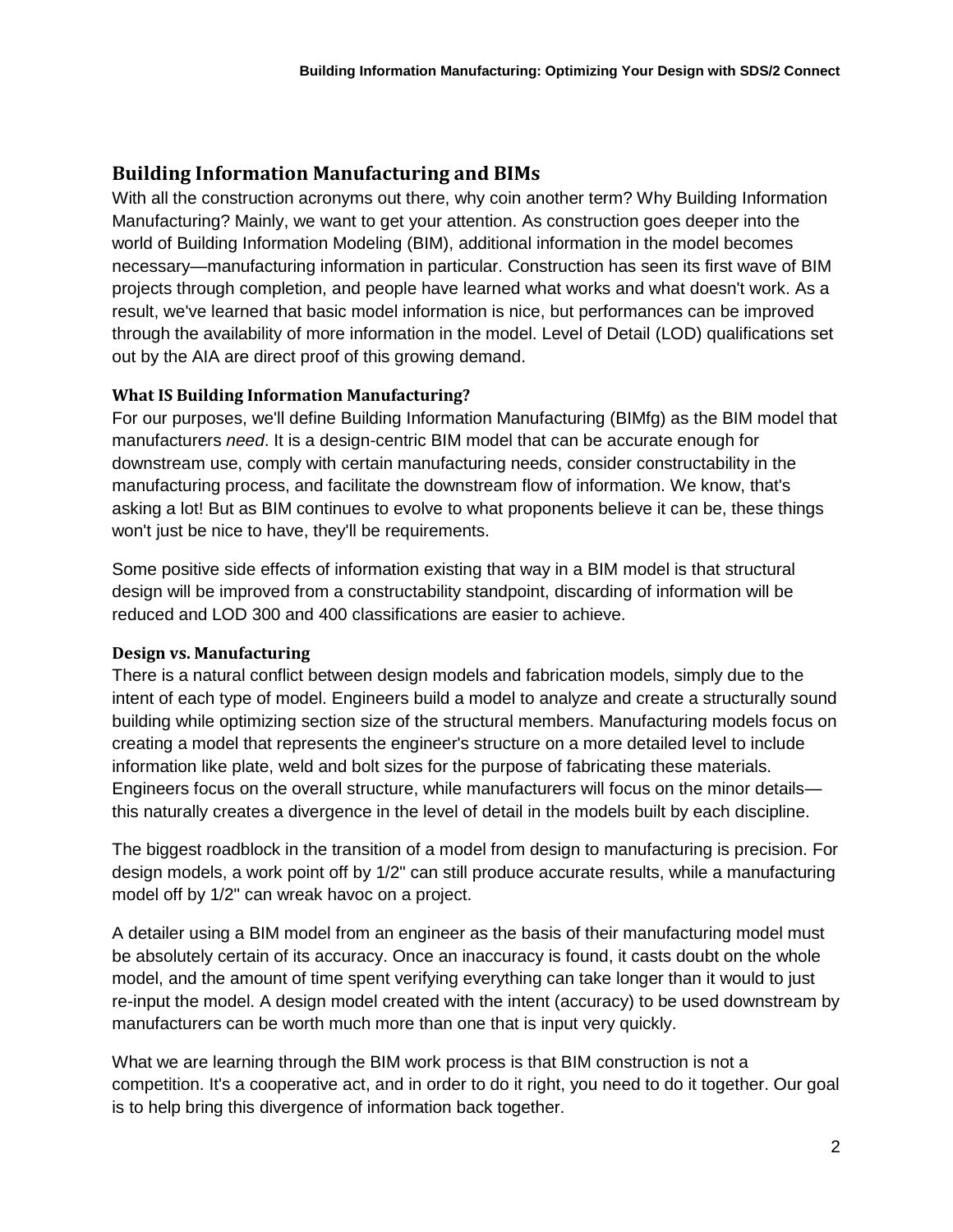# **Incorporating Manufacturing Considerations**

Already many companies are beginning to build their Revit models with increased data for manufacturing and construction. This is evidenced by the proliferation of Revit add-ins available to improve workflow and data stored in the Revit BIM model. Take, for example, IDAT for precast concrete design, CSC Fastrak Building Designer for analysis, Get the Point for point cloud technology, and SDS/2 Connect for connection design. All these products in some way enhance the Revit model with an additional level of detail that improves the work process for various Revit users.

# **Level of Development**

Level of Development (LOD), also called Level of Detail, is a description of the steps through which a BIM element can logically progress, from the lowest level of conceptual approximation to the highest level of representational



precision.http://www.aia.org/groups/aia/documents/pdf/aiab078868.pdf

# *LOD 100*

LOD 100 is the basic visualization of a structure or model that's primary function is to provide information of overall mass of the building. Downstream users are authorized to perform whole building types of analysis (volume, building orientation, cost per square foot, etc.) Essentially, it is the model at its broadest level. Think of it as a representation of the space that the structure occupies. http://www.allthingsbim.com/2008/12/aia-bim-protocol-e202.html

# *LOD 200*

LOD 200 models consist of generalized systems or assemblies with approximate quantities, size, shape, locations and orientation. A model built with generic model elements like walls, windows, floors, etc. The LOD 200 model is more concerned with telling that an object is a wall, rather than what the wall is made from. Think of this as the architect's model.

# *LOD 300*

In an LOD 300 model, the elements making it up are suitable for creating general arrangement or construction documents. At this level, the model is detailed enough to be analyzed for structural performance. Precise material information begins to be important now. Sizes,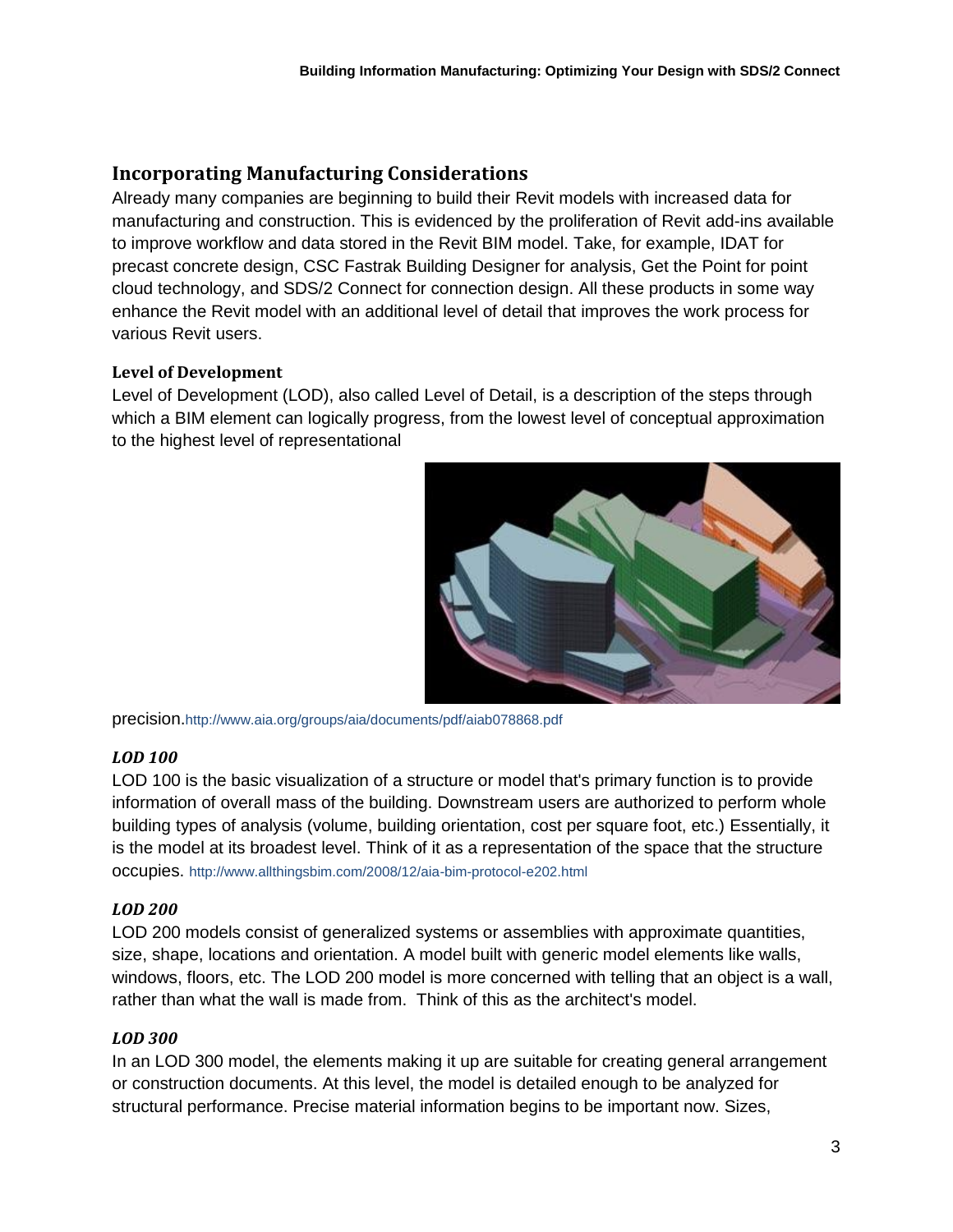materials, and shapes are scrutinized at this point to ensure that the makeup of the building have been chosen correctly. Consider this the engineer's model.

Some may consider shop drawing generation a part of LOD 300, and there is a movement to create an LOD 350 that is specific to shop drawing generation, as the shop drawings have an added level of accuracy over general arrangement drawings.

# *LOD 400*

When a model reaches LOD 400, it is expected to contain information suitable for fabrication and assembly. This includes information such as shop drawings, assembly drawings, site layouts, etc. The models used to generate shop drawings contain information more fitting for LOD 400 than LOD 300 and lower. LOD 400 models are more likely to be generated by subcontractors, such as detailers and fabricators.

#### *LOD 500*

LOD 500 is the final level of development that represents the project as it has been constructed, also known as the as-built model. Containing information from duct locations down to equipment model numbers, this is ideal for maintenance and operations of the final structure. http://www.allthingsbim.com/2008/12/aia-bim-protocol-e202.html

#### **Increasing LOD of Your Revit Model**

There are many ways to increase the LOD of your Revit model, depending on where your concerns lie. Revit users can invest the time to create and customize their own families to increase LOD, or they can take advantage of add-ins that are readily available to the market. It all depends on how much time the Revit user has to spend on customization versus building the models. There are so many disciplines in which users can increase LOD in the Revit model, it all depends on your discipline and the end information needed. Some existing add-ins that can help you increase the LOD on your next Revit model:

- IDAT for precast concrete design
- CSC Fastrak Building Designer for engineering analysis
- Get the Point for incorporating Total Station site layout information
- SDS/2 Connect for connection design and model transfers for fabrication

# **Revit, SDS/2 Connect, and Building Information Manufacturing**

The focus of this class is to educate attendees about increasing the model LOD in terms of structural steel and connection design, in turn driving your Revit model downstream to fabrication. This section will address how SDS/2 Connect fits in various workflows, teach users how to implement connection design in their Revit model and explain how the engineer's model may be transferred downstream for better BIM communication.

#### **How Does SDS/2 Connect Fit?**

In dealing with structural steel in Revit, engineers can utilize SDS/2 Connect to bridge the gaps between the designer's model and the manufacturer's model. There are a couple of ways that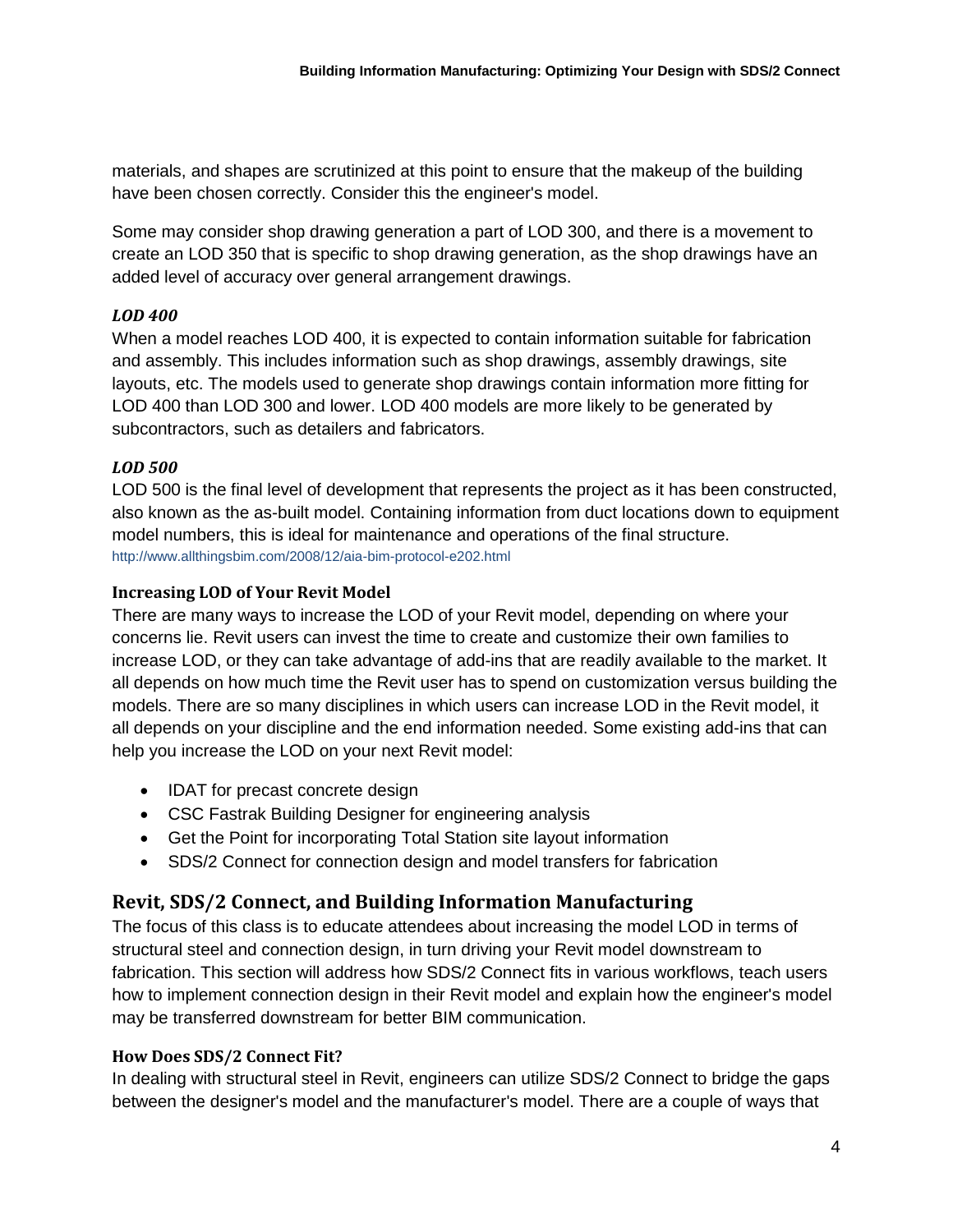SDS/2 Connect fits into the user's work flow, depending on the desired LOD. The two primary functions of SDS/2 Connect are model transfers and connection design. The level at which users utilize these functions depends on what's required for the project. In explaining the various options for implementing SDS/2 Connect on a project, the next few sections will transition from its simplest uses to the more complex uses of the add-in.

#### *One-Time Model Transfers*

SDS/2 Connect includes the ability to import and export major structural members and their connection information between Autodesk Revit Structure and SDS/2 Detailing or SDS/2 Engineering. Since the two products are "speaking" directly through an API rather than a standard, more information can be retained in the model, as opposed to transfers of standard files where nuances of the models might be lost because there is "no space" for the information to be stored. Through API development with Autodesk and SDS/2, the models transferred through this add-in will contain better information than a file-type standard like IFC or CIS/2.

As a one-time transfer of information, the model may only be 90% finished coming from the engineer, but it allows the detailer/fabricator to get a better start on the project. Often in these situations, the engineer has not used SDS/2 Connect for connection design at all, but solely as an export tool. Knowing this, the detailer will expect to get additional information, but time has already been saved from having to rebuild a model that already exists.

This is the simplest application of SDS/2 Connect that is currently being utilized by engineering firms such as Martin/Martin Consulting Engineers.

# *Acquiring Design Calculations*

The simplest application from a connection standpoint is using SDS/2 Connect to simply verify the strength of a connection. This is done by inputting the framing (columns, beams, etc.) that is to be checked, applying the desired connection and then running the report for the design calculations. SDS/2 Connect will "show its work" for the results of the design calculations. The calculations performed are code-based design calculations. Currently U.S. codes, Canadian codes and Australian codes are all supported.

Consider how long it might take to generate all the calculations if the engineer were to do this manually, and it is clear that the time savings here are great. Additionally, through the interface in Revit Structure, SDS/2 Connect provides visual feedback when connections are detected to have a constructibility issue, such as clashing, bolts or other materials.

# *Creating Connection Sketches*

Furthermore, once the engineer has evaluated and approved the connection's strength, connection sketches are quickly generated. Engineers who've compared the time it takes to manually input all the materials needed to create a sketch for a connection in Revit Structure with versus without SDS/2 Connect have seen a savings of 15 minutes per connection.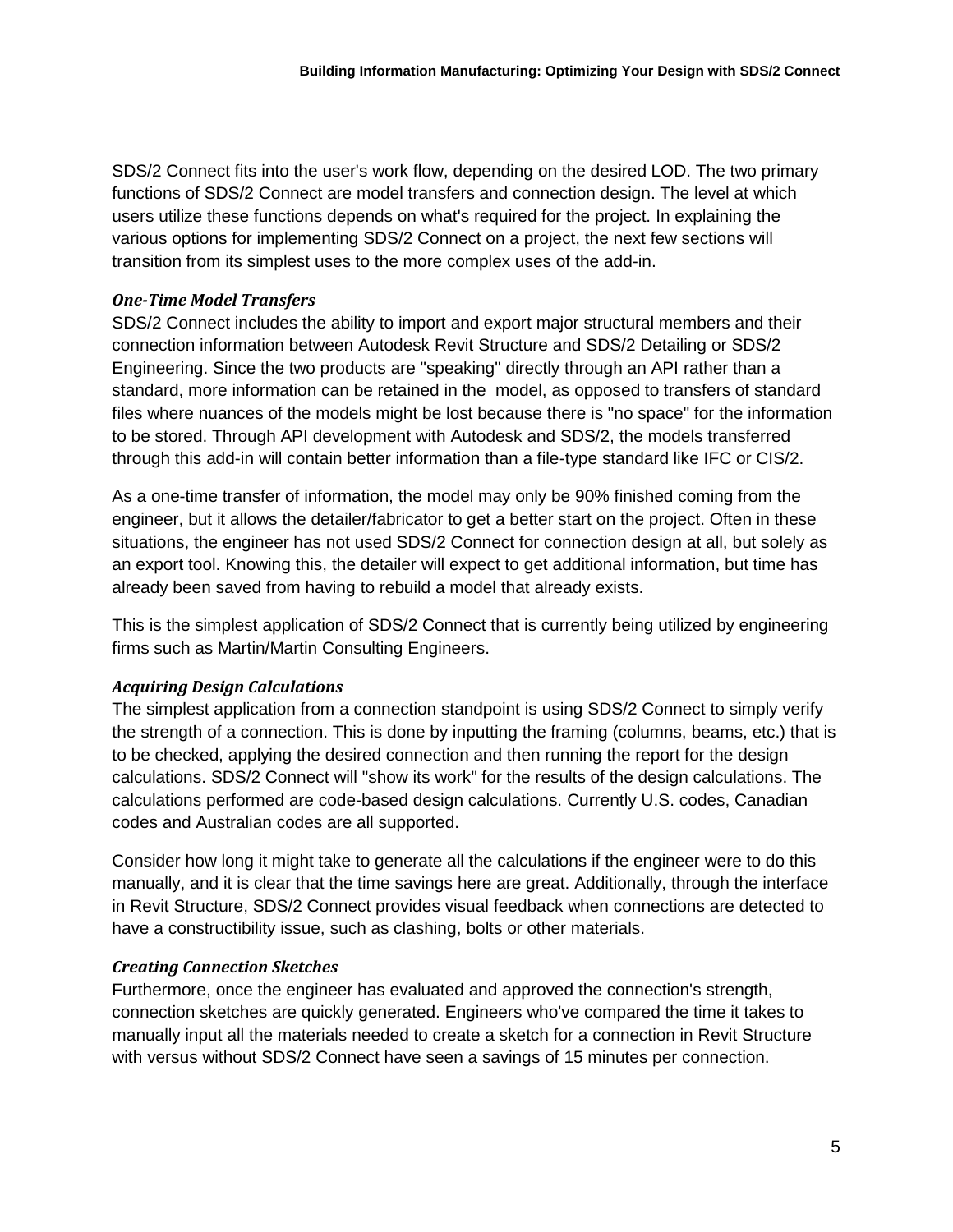With SDS/2 Connect, the materials for the connection are automatically added, users can add desired notations and tagging has been enabled for bolts and connection materials. While welds are not present in the model and cannot be tagged, the information does exist and is editable by the engineer, if so desired.

Again, the previous two applications of SDS/2 Connect are the most simple aspects in terms of using SDS/2 Connect for connection design purposes.

# *Connection Schedules*

Because of BIM, much information is now transferred through the models. Why, then, wouldn't the natural step be to include information like connection schedules with the BIM model?

Connection schedules are still generally handled in a traditional fashion: they are created by an engineer and delivered with the 2D general arrangement drawings that indicate typical connections to utilize on the project. SDS/2 Connect approaches connection schedules in a method that better fits with today's BIM project workflow. The detailers do not have to interpret the information and can immediately start, automatically including the engineer's schedule in the manufacturing model.

Through the setup options, engineers can simply set their schedule and export the model without connections. The detailer or fabricator can import that file into SDS/2 Detailing, at which point the file will insert the engineer's connection schedule into the detailing model's settings, automating the design of steel connections to meet the engineer's standards.

This is a higher-level concept for the use of SDS/2 Connect. However, since it only requires some modifications in setup, this is still relatively simple to accomplish with a one-time transfer of the model. Having the connection schedule embedded in the model is already used by detailers all the time, but instead of importing this information directly, they have to look at general arrangement drawings and input this information to setup manually.

# *Multiple Model Transfers*

Moving on to higher-level applications of SDS/2, multiple model transfers should be discussed next, as this will impact the next few items as well. It is not difficult to transfer models more than once between Revit Structure and SDS/2 Detailing in a process that would be considered round-tripping.

In a common version of this process, a model would be created by the engineer in Revit Structure, and sent to SDS/2 for the detailer to begin working. Changes or additions that the engineer makes can then be sent out again to the detailer, who can then use the export from Revit to update his manufacturing model. Only the updated members or newly added steel will be imported and adjusted. The same process applies when the detailer wants to send an update of the model to the engineer. This is highly valuable for maintaining as-manufactured or as-built models, and it reduces duplication of work needed to maintain these types of models.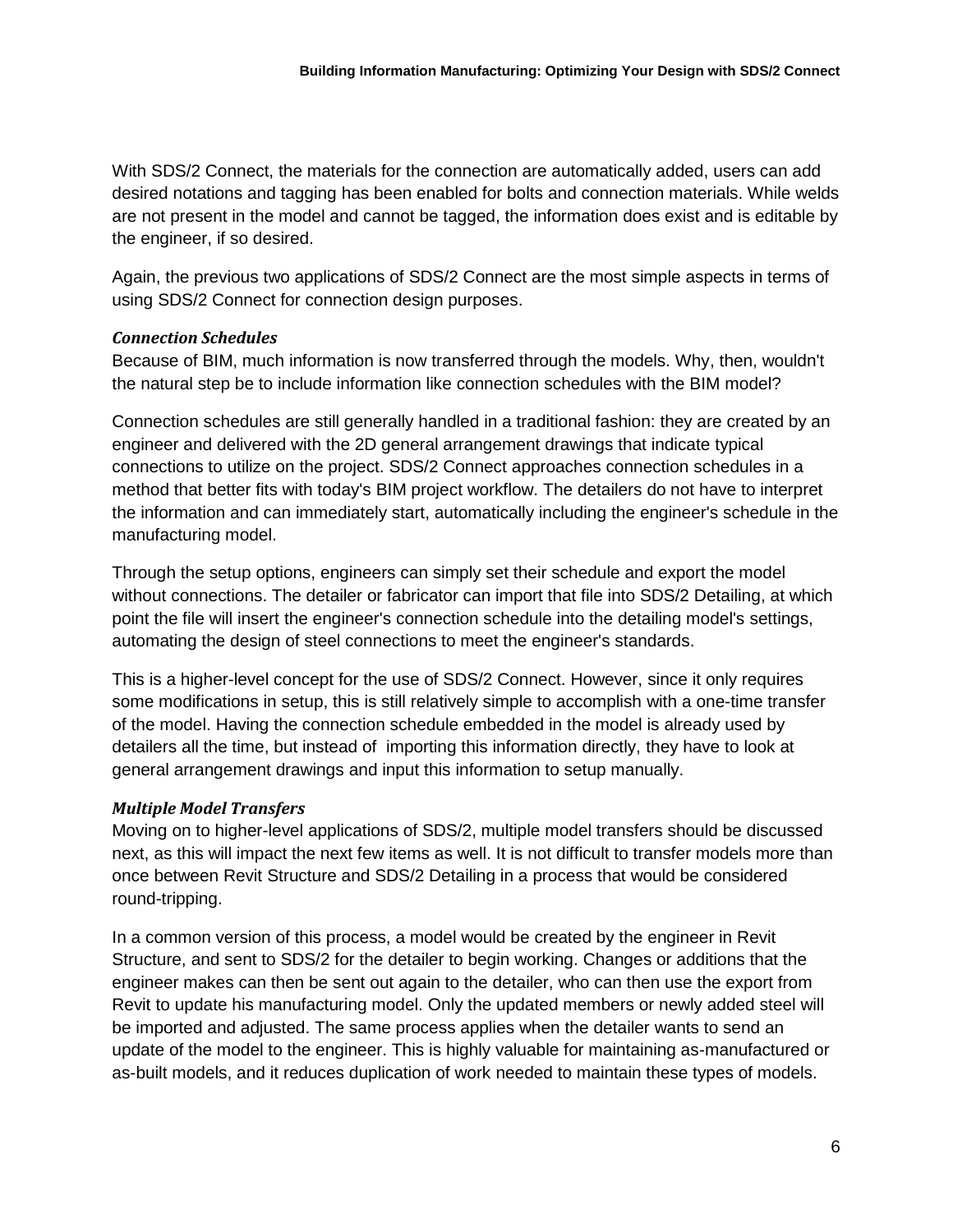In this process, changes can either be accepted or rejected, allowing the user to maintain full control of what information is adjusted in their model. This type of round-tripping and updating is only possible through the direct API development that exists between SDS/2 Connect and Revit Structure. This process cannot be achieved through IFC or CIS/2 file exchanges.

As mentioned earlier, this is a higher level of use for the SDS/2 Connect add-in. As engineers grow more comfortable with this process, this workflow will become more common as the benefits will prove to be huge time-savers.

#### *Connection Design for Full Models*

There are four main reasons that engineers may want to design connections in their own models:

- Clash prevention
- Level of detail
- As-built requirements
- Projects using early steel detailing

Whatever reason users might have to want connections shown in the Revit Structure model, SDS/2 Connect will help design and apply connection material automatically. With SDS/2 Connect, it is possible to identify the exact connection at each joint down to the bolt, hole, and weld information.

The different reasons for designing connections in the Revit Structure model are more important in determining how many of the connections need to be designed in the Revit Structure model. Here is more information on how each of the above listed reasons affects connection design.

- Clash prevention Possibly only 10-20% of connections get designed. Mainly concerned with bracing connections and associated gusset plates.
- Level of detail Working on LOD 400, 80%-100% of the connections will be designed. Lower LODs will require a lower percentage of designed connections.
- As-built requirements This depends mostly on the stringency of the requirements. Most likely requiring 75% or more of the connections to be represented.
- Projects using early steel detailing The percentage of connections designed in Revit is up to the engineer and detailer that are working together.

One major thing to understand is that none of these items specifically require engineers to design the connections in Revit. Just have the understanding that *it is possible*. Even for high LOD projects or as-built models, the engineer can simply export the un-connected model and let the detailer work on the connections (or a percentage of them) and simply import the connections back into their Revit Structure model using SDS/2 Connect. For example, 10% of connections could be designed in Revit, with the other 90% in SDS/2 . It only depends on whether the engineer and detailer are round-tripping their information and keeping both models updated. This leads us to the final workflow involving connections in the Revit Structure model.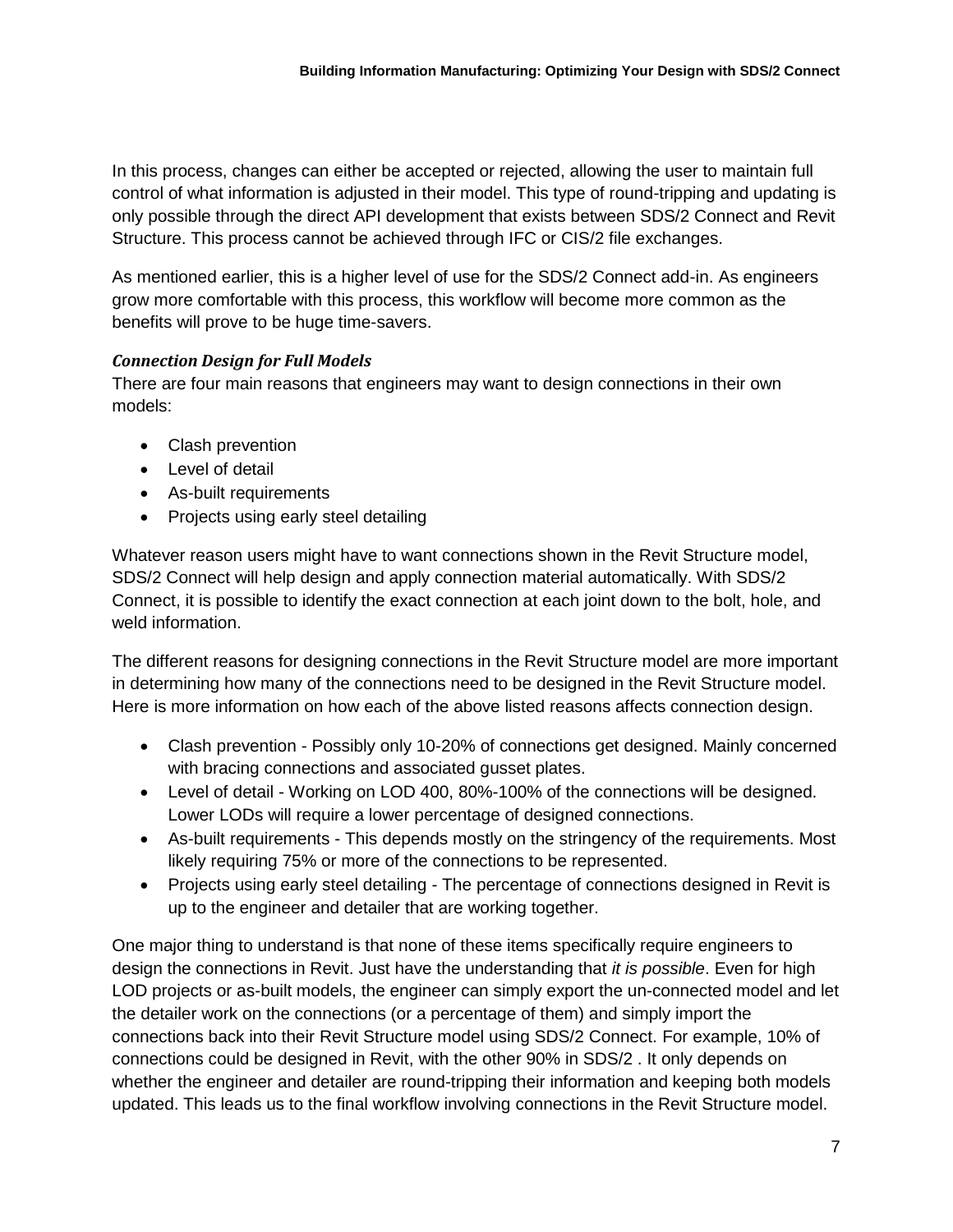#### *Receive and Approve Connections from the Steel Fabricator*

For engineers who are not necessarily interested in designing their own connections, but do want an easy way to approve the manufacturer's steel connections in their own familiar work environment, SDS/2 Connect can be the solution. As long as the models are associated via the round-tripping tools, the engineer can see the connections designed by the detailer/fabricator, check the calculations provided, and verify that the connections meet their standards. There are two ways to implement this workflow.

One way is to keep the models completely linked, exporting the original Revit model, working on the connections in SDS/2 Detailing and then exporting an update back to Revit Structure. The other way would be to use the first steps from above and then import the updated file created by SDS/2 Detailing into a new Revit Structure project. Keep it as separate "approval" model, preserving the original design model. Once imported and the Design All command is invoked, the detailer-designed connections will come into the model and be accessible for approval. This separate model can still be linked to the detailing model.

This process is probably the most complex, in terms of sharing the model and developing your system of approval. However, it can streamline and improve the approval process.

# **Applying Building Information Manufacturing**

To this point, we've covered how SDS/2 Connect fits in BIMfg and the various workflows that SDS/2 Connect can facilitate. So, how can users apply what we've learned about BIMfg to the design model with SDS/2 Connect?

#### **Model Better for a Better Model**

The key to bridging the gap from your design model to the manufacturing model begins with model quality. Accurate design models are models that can (and will) be used downstream. Here are some beginner's tips on how to input a model that will be useful to the manufacturer:

- Modeling to the top of steel, in particular for beams and bracing.
- Columns should break at the correct splice elevations.
- Beams should be modeled point to point (detailing software can adjust the setbacks, add copes, etc.)

Connection design, should you choose to do it in Revit using SDS/2 Connect, can also be optimized by considering a few items. This is important because various connections can impact the project—connections that are cheaper/easier to fabricate yet still meet load requirements can result in significant cost savings. Here are a few things to consider when designing connections:

- What type of shop equipment does the fabricator have?
- Are they a bolted or a welded shop?
- Is there certain equipment requirements? (i.e., TC bolt guns)
- Can I adjust section sizes to avoid large amounts of welds in connections?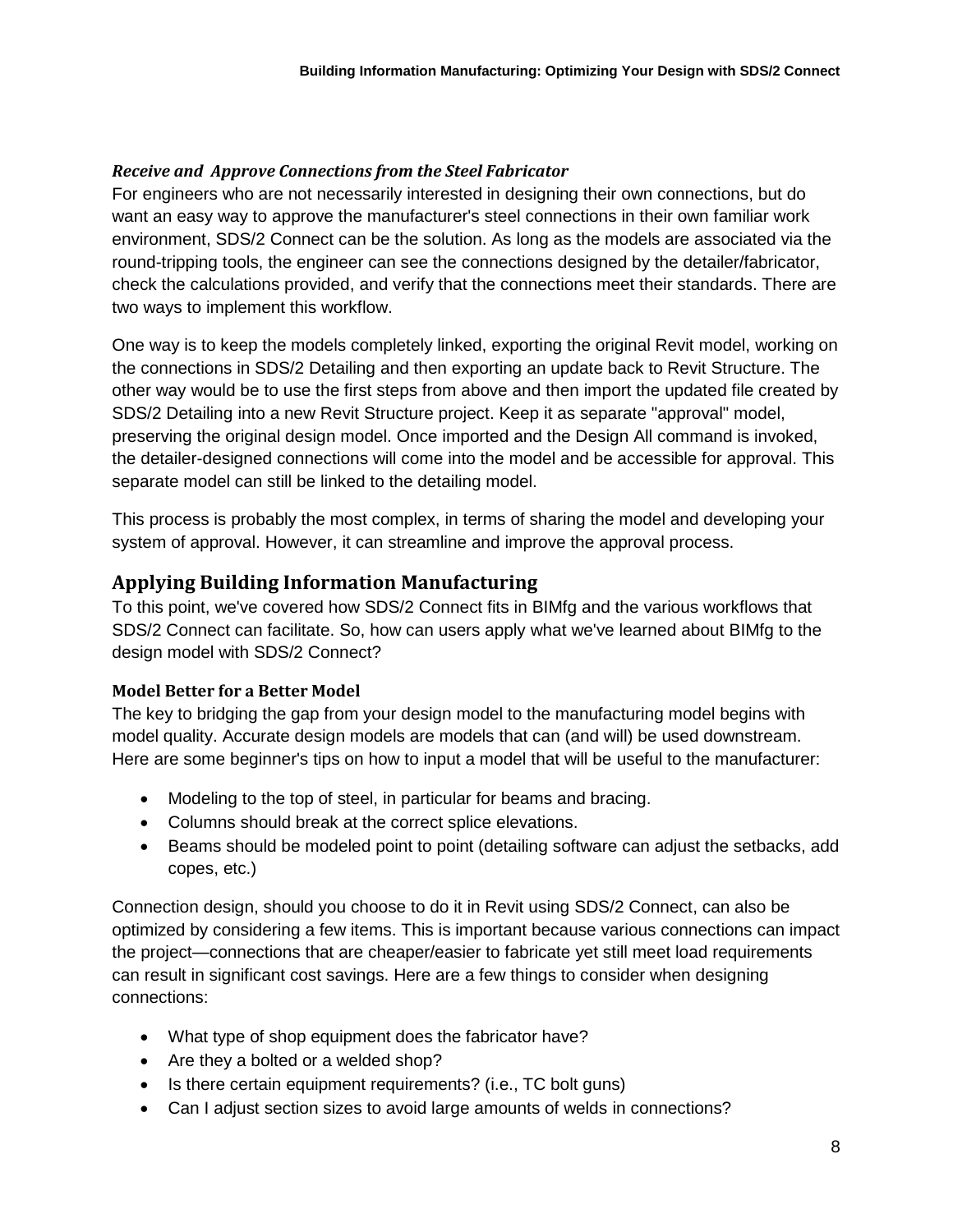These are just a few things that, when considered during design, can improve the results on the rest of the project.

#### **Noticeable Impact on the Project**

There are a few ways that implementing some of these modeling tips, combined with the ability to design connections and round-trip the design model with the manufacturing model, will result in noticeable impact on your projects.

# *Time Savings*

With the Revit model now able to contain more information pertinent to the manufacturer, like member-end loads for connections, manufacturers can begin to use that information because it is accessible in a usable format. SDS/2 Connect can read member end loads that are stored in Revit Structure, or that have been imported from add-ins like CSC Fastrak Building Designer, RAM, RISA or even Revit Composite Beam Designer.

With the correct settings activated in SDS/2 Connect, member end loads can be used to apply connections or can simply be exported out with the Revit model to automatically populate the manufacturer's model. This can eliminate RFIs for member end loading information and save time by reducing the need to search through multiple sets of drawings.

More important to engineers themselves, is the ability to quickly perform cost analysis on connections and member sizes. This will enable users to compare and study their proposed connections, as the analysis can more quickly be evaluated than in the past. Time is saved for the engineer as well as the manufacturer downstream, and leads to the natural participation in Target Value Design (TVD).

# *Improved Structural Efficiency*

With the ability to compare and analyze various connection options in the design model, it becomes easier for engineers to perform TVD on more projects. The goal of TVD is to design the most sound structure possible at the lowest cost possible. Many engineers believe they are working toward that on every project, but certain considerations, such as a lighter column, may seem cheaper from a design point of view, but end up incurring larger costs when connections come into play.

An excellent example of that would be a situation where the load on a moment connection requires web doublers and stiffeners. At first impression, choosing a stronger column while maintaining the same depth, i.e. changing a W14x43 to a W14x99, may cost more for the column itself, but the reduced need for web doublers, stiffeners and expensive welds will more than make up for the cost—particularly if this situation is a common one in the project. With SDS/2 Connect, these options can be seen in the design model and quickly adjusted for.

Many other fabrication-based options can be worked into the design model through SDS/2 Connect. Incorporating the shop's standards into the setup will improve the efficiency of the model in regards to the way materials are chosen for design, and in terms of bolt diameters,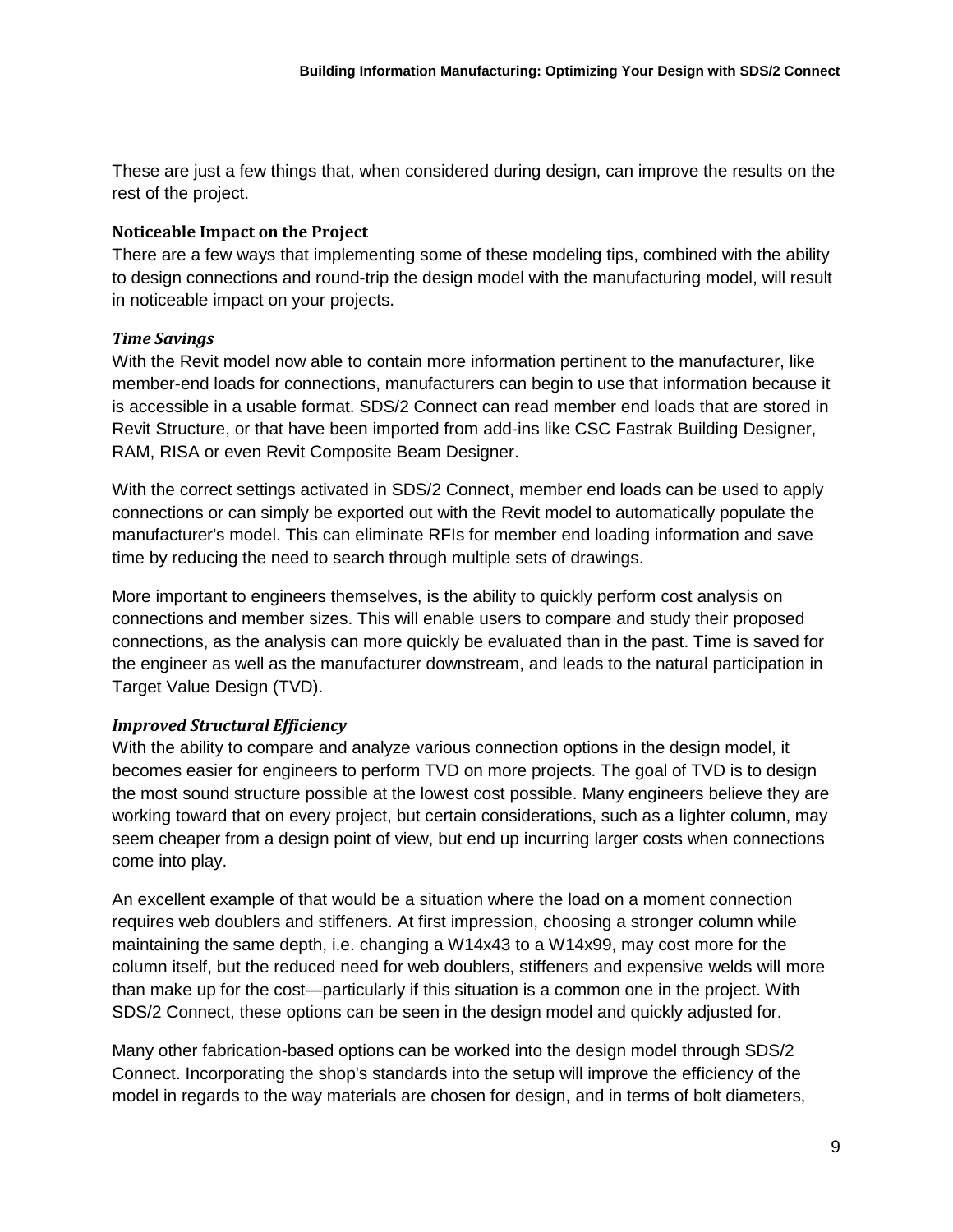plate thicknesses, etc. Because clash detection is an inherent part of the connection design process, most clashing will be avoided or have design considerations in place, making for fewer misfits in the field.

#### *As-Manufactured and As-Built Models*

Having the as-built model for lifecycle management has become a major benefit of BIM. The expectation for manufacturers (who are not also GCs or erectors) to provide an as-built model are often beyond what the manufacturer can easily provide. Part of these expectations are due to people not understanding the difference between these types of models. The difference between the as-built model and the as-manufactured model is while that the manufacturer can send the model and drawings as instruction for how the building should be put together, they cannot guarantee that the erector will follow those instructions explicitly. Anything that gets adjusted or changed in the field, creates a difference between as-manufactured and the as-built model. Once those changes happen, they must be communicated exactly back to the manufacturer and changes must be made to the model for it to be an as-built model.

Once those changes are made to the manufacturer's model, the next step is to communicate them further upstream to the Revit model. SDS/2 Connect can facilitate some of this. Currently, only structural and connection information is transferred through SDS/2 Connect, but for those changes, the updates are easily accomplished. Until miscellaneous materials are added in the file transfer, DWG reference drawings of miscellaneous materials can be exported from SDS/2 and brought into the Revit Structure model.

# **Real-Life Uses of SDS/2 Connect**

Think back to the days when companies were just changing from using only 2D drawing tools to creating a 3D model as a means of generating drawings. Surely you've heard those who would say, "Why should I bother with going through a 3D model when I can just make the 2D drawings?" Those who invested early on in the 3D technology had a vision for their future and were well ahead of the curve when 3D became the norm.

With SDS/2 Connect, Design Data has offered a solution to the problems that engineers don't yet know they have. Those with a vision for improving the work process, meeting the LOD 400 standards, and smoothly transitioning their design model to a fabrication model can see the benefits that SDS/2 Connect can offer. As BIM technology advances, more of this type of information will be available; eventually, it will be an expected or required deliverable. These engineers have a vision of where technology is going in the future, and when the industry catches up, they will be ahead of the curve.

# **Martin/Martin, Inc.**

Based in Colorado, Martin/Martin, Inc. has been using SDS/2 Connect to facilitate the transfer of their Revit Structure model to SDS/2 Detailing for use by one of their primary fabricators, Puma Steel Fabricators in Cheyenne, Wyoming. Their current work process is to use it as a one-time model transfer of information.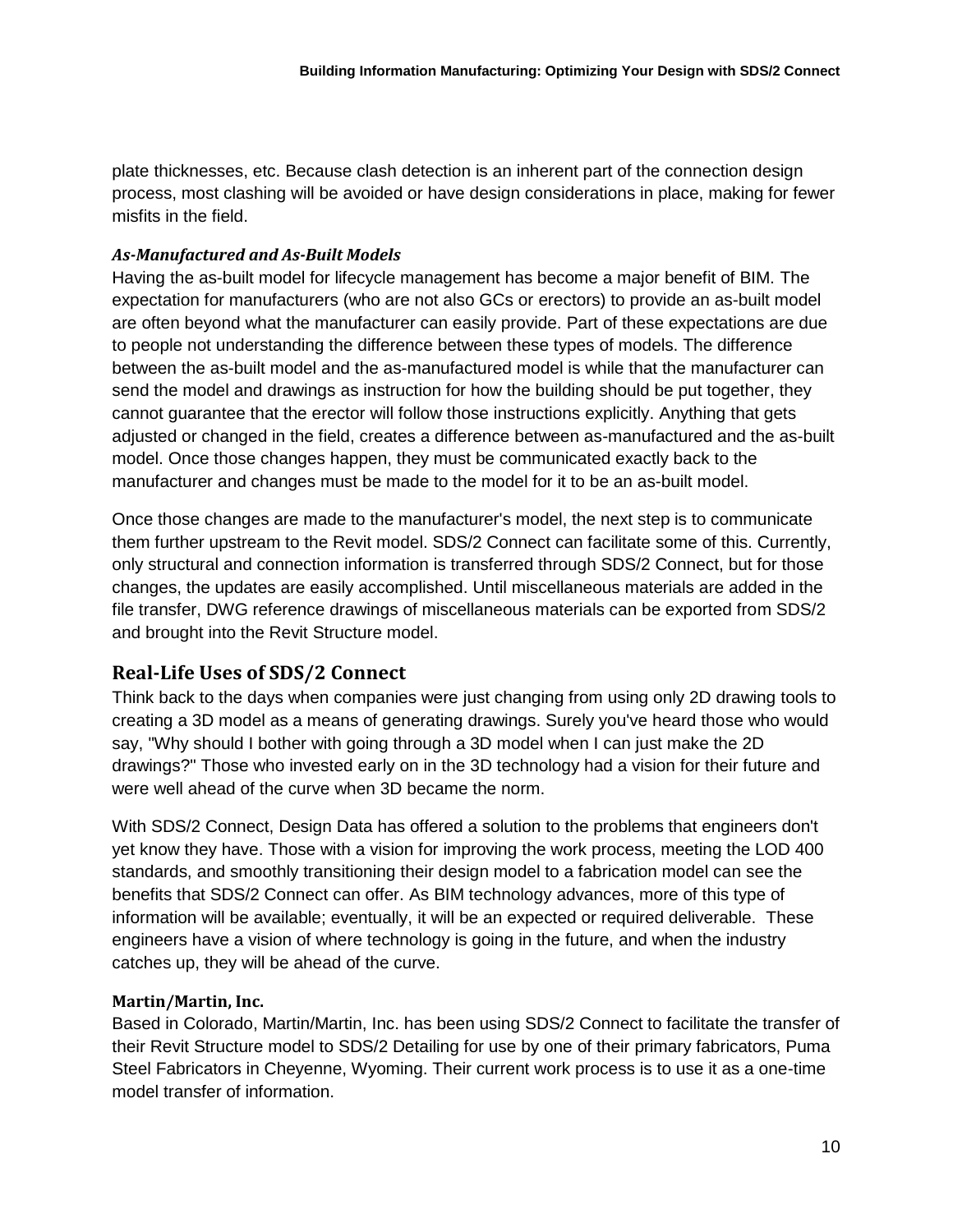Similar to the transfer of an IFC or CIS/2 file, SDS/2 Connect's API model transfer offers some improvements over the standard file formats. Performing the file transfer using SDS/2 Connect, Martin/Martin can send a model that is immediately ready for use by the detailer. More detailed information can be passed to the detailer, like connection schedules, through the model.

As an added benefit, if for any reason they did want information sent back to the Revit Structure model, it is possible to do so using SDS/2 Connect. If an IFC or CIS/2 file were sent back to Revit Structure, it would either duplicate or overwrite the member(s) in question. On the other hand, using SDS/2 Connect, the unique IDs of the various members are maintained and linked to the original transfer between the two products. This results in an update of material rather than an overwrite.

#### **KC Engineering**

KC Engineering Co. located in Sioux City, Iowa, has both an engineering and detailing department in-house. Already long-time users of SDS/2 Detailing, SDS/2 Connect was a natural addition to allow KC Engineering to utilize in a transferring their Revit Structure models to their detailing staff. They are using SDS/2 Connect in two ways: as a one-time transfer of the model; and to create contract documents with a higher level of detail.

In their one-time model transfer procedures, KC Engineering applies all of their "standard" connections inside Revit Structure before sending the model to SDS/2 Detailing for finishing by their detailing staff. Information like connection schedules and design codes are also included in this model transfer, minimizing the time spent dealing with RFIs. With this information already in the model, it gives the detailers at least a week's head start from where they would be if they were using today's traditional work process. Though the engineers and detailers are all "under one roof" at KC Engineering, these capabilities enhance communication within the models and between departments.

Utilizing SDS/2 Connect as a part of contract drawing creation has also been an important addition to KC Engineering's capabilities as a company. The level of detail that KC Engineering can provide is heightened by the automatic design of connections in the Revit Structure model. Images for traditional connection schedules can more quickly be created in Revit Structure than in the past, making the generation of contract drawings a much more efficient process.

KC Engineering has worked on integrating many available software solutions to provide the best package for their customers. On one of their first pilot projects, a 180-foot tower structure, KC Engineering successfully used RISA-3D, Revit Structure, SDS/2 Connect and SDS/2 Detailing to drive the design model to manufacturing.

# **KPFF Consulting Engineers**

KPFF Consulting Engineers is a multi-office, multi-discipline engineering firm with an international presence. The Portland, Oregon branch of KPFF has been using SDS/2 Connect for about six months and have used the Oregon Military Depot (OMD) as a pilot project for testing SDS/2 Connect as they incorporate it into their work process.